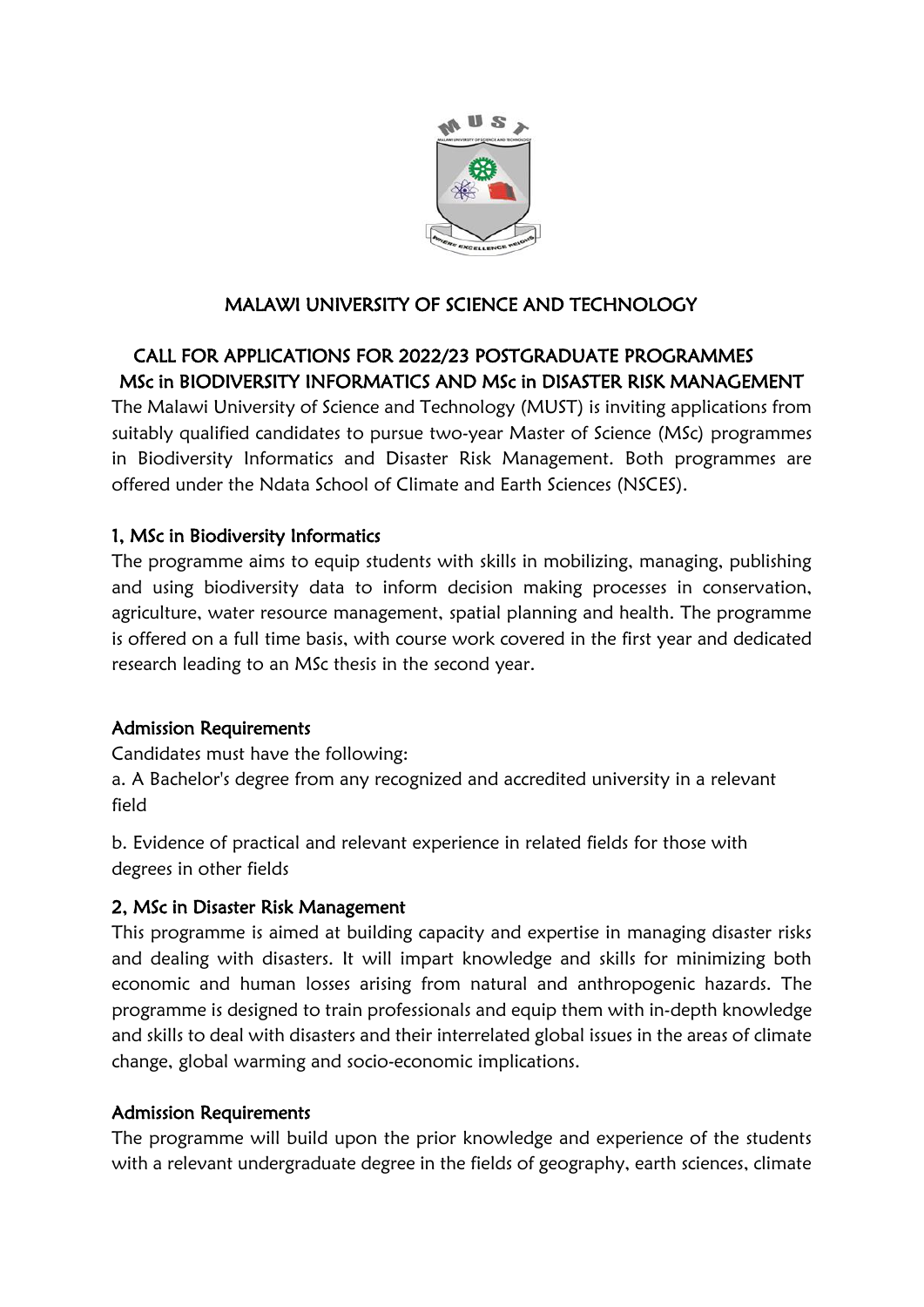sciences, resource/agricultural economics, social sciences, environmental sciences, water resources, and other related fields. Those with an Honours degree in the fields listed above shall also be eligible for enrolment/admission.

The programme is looking for candidates with the following minimum qualifications and/or experience:

- a. A Bachelor's degree in a relevant field with a credit; OR
- b. A Bachelor's degree with a pass and at least two years of industrial experience.

#### Application process

To be considered, applicants must submit the following mandatory requirements:

- i. A completed postgraduate application form available at MUST Registry or on MUST website [\(www.must.ac.mw,](http://www.must.ac.mw/) under Media Center, then Downloads);
- ii. A motivational statement (2 pages maximum);
- iii. Curriculum Vitae ;
- iv. Certified copies of academic certificates;
- v. Certified copies of academic transcripts;
- vi. Proof of funding, for example sponsorship letter or copies of appropriate financial records for self-sponsored students or letter of undertaking to pay the required fees from the applicants or their parent/guardian or sponsor with evidence of reliable source of income;
- vii. Two reference letters (one academic and one professional); and
- viii. An original bank deposit slip/proof of payment of a non-refundable application fee of MK10,000 for Malawians and SADC nationals and US\$50 for all other international students. Payment of application fees should be made into the following bank account:

| <b>Bank Name:</b> | Standard Bank                |
|-------------------|------------------------------|
| Branch:           | Limbe                        |
| Account Name:     | <b>MUST Students Account</b> |
| Type of Account:  | <b>Current Account</b>       |
| Account Number:   | 9100001063429                |
| Swift Code:       | SBICMWMX                     |

#### Fees for the Programmes

Tuition fees for both programmes are US\$5000 or Malawi Kwacha equivalent per academic year. Limited tuition scholarships are available for the MSc in Biodiversity